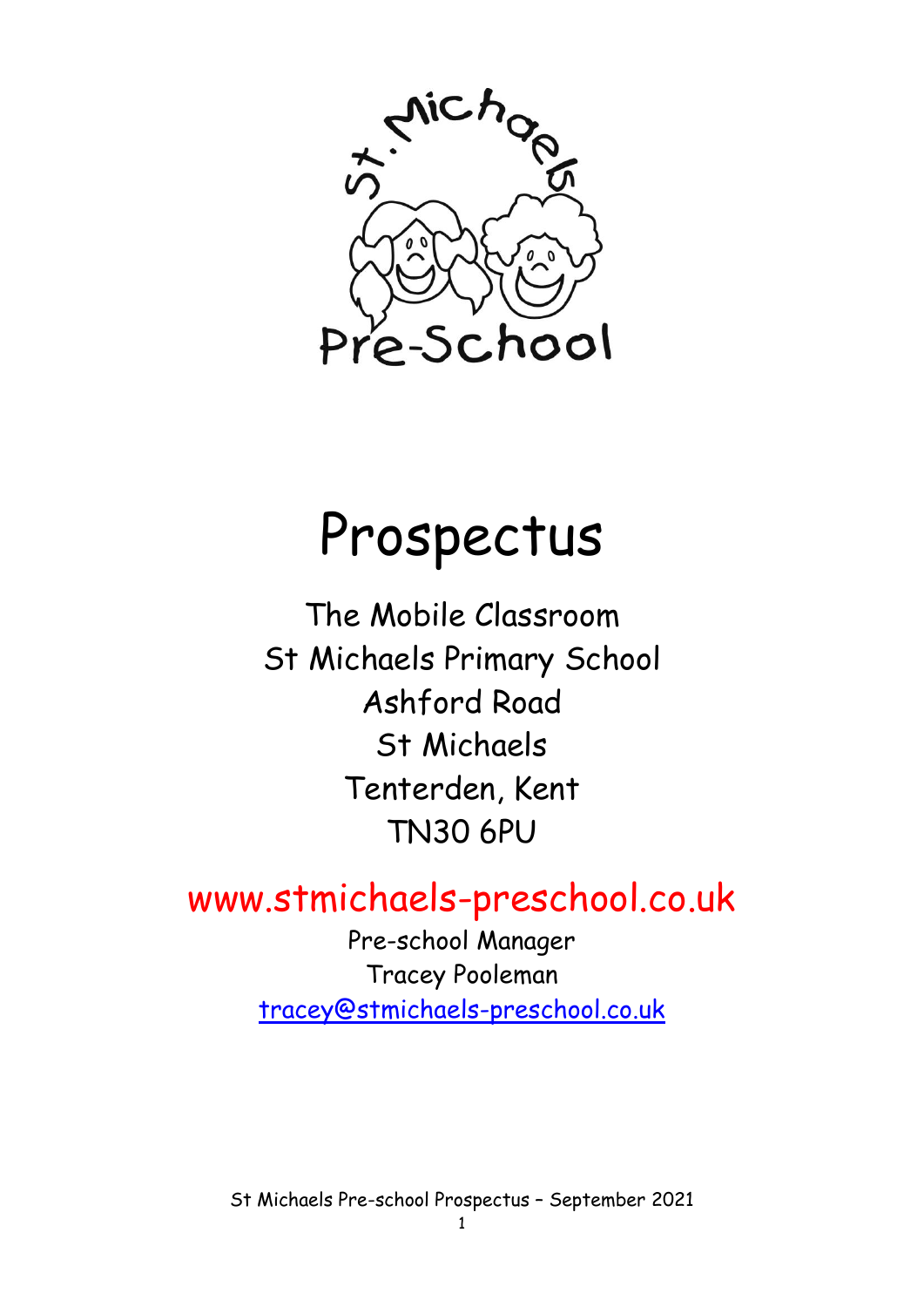# **We welcome you to our pre-school and invite you to come and visit us with a view to your child attending our friendly group.**

# **Our aim is**

- $\ddot{\bullet}$  To enhance the development and education of individual children under statutory school age in a caring and safe environment.
- $\ddot{\bullet}$  To provide a secure and stimulating environment enabling the children to access a curriculum based on the early learning goals, helping them to achieve their full potential.
- $\ddot{\bullet}$  To work within a framework which ensures equal opportunities for both children and their families, ensuring 'inclusion' at every level.
- $\pm$  To provide age/stage related activities and resources that will encourage the child's development, promoting their independence and confidence through their own choices.
- $\ddot{\phantom{1}}$  To encourage the children to value and respect each other.
- $\ddot{\bullet}$  To promote development within the framework of the 'Every' Child Matters' outcomes; staying safe, being healthy, enjoying and achieving, making a positive contribution and achieving economic well-being.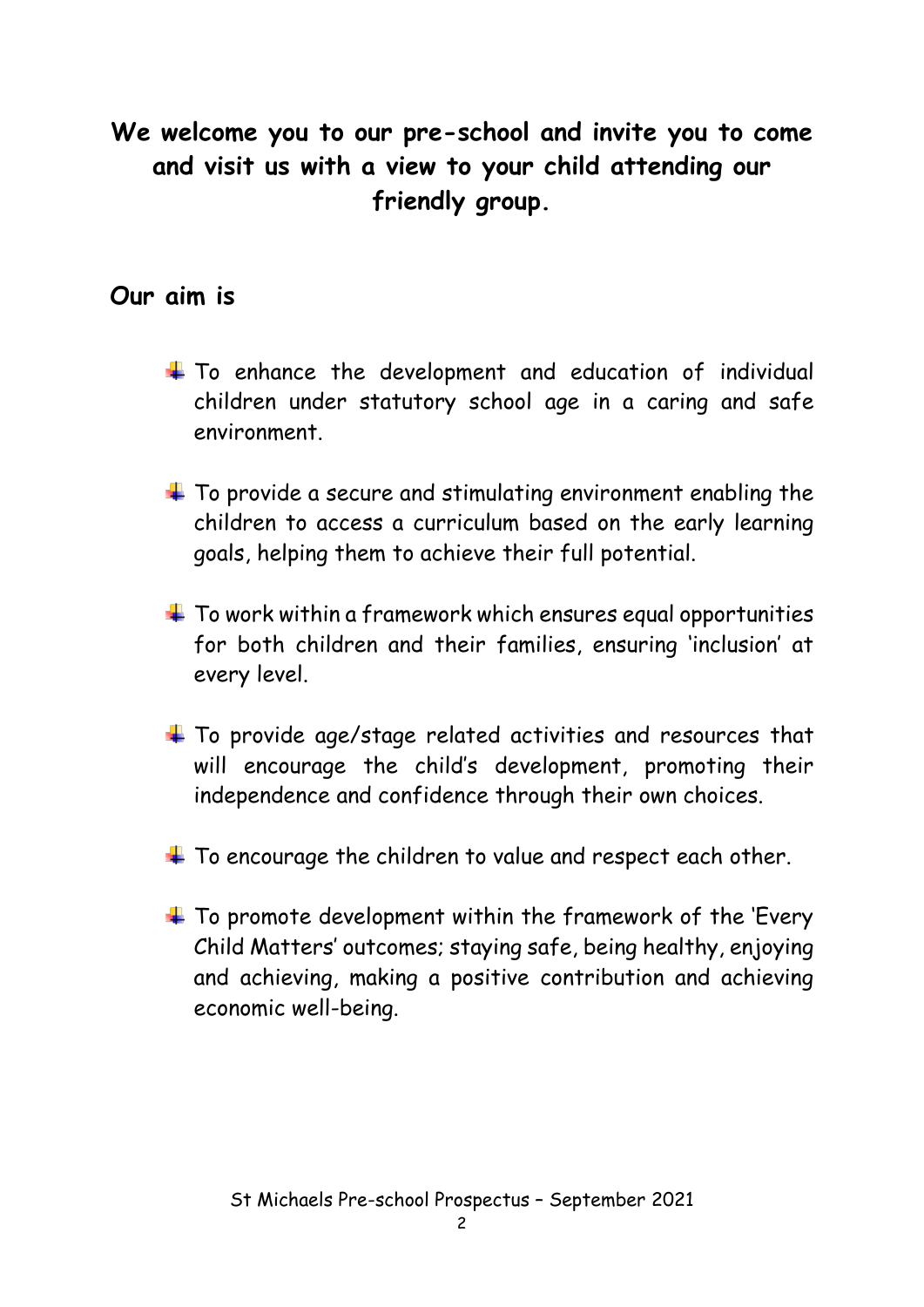# **Early Days at Pre-school**

For a young child beginning their first few weeks at pre-school, we aim to provide a warm and welcoming atmosphere. We hope a stable friendly environment will encourage them in finding their initial independence and self-confidence.

We encourage parents to come along with their children to help them settle before the child's starting date. It is a good opportunity to get to know you as well as letting your child begin the settling in process knowing that you are safely nearby. It also enables you to see what activities are available for the children during a session.

Settling in procedures are managed on an individual basis and guided by child and parental needs. On a day when you feel happy to leave them with us, a few tears may be shed but they rarely last more than a few minutes. A child will usually settle quicker if you leave when you have said goodbye. Our hope is that they will enjoy their time with us and will soon make friends. We will always call you if we feel there is a genuine problem.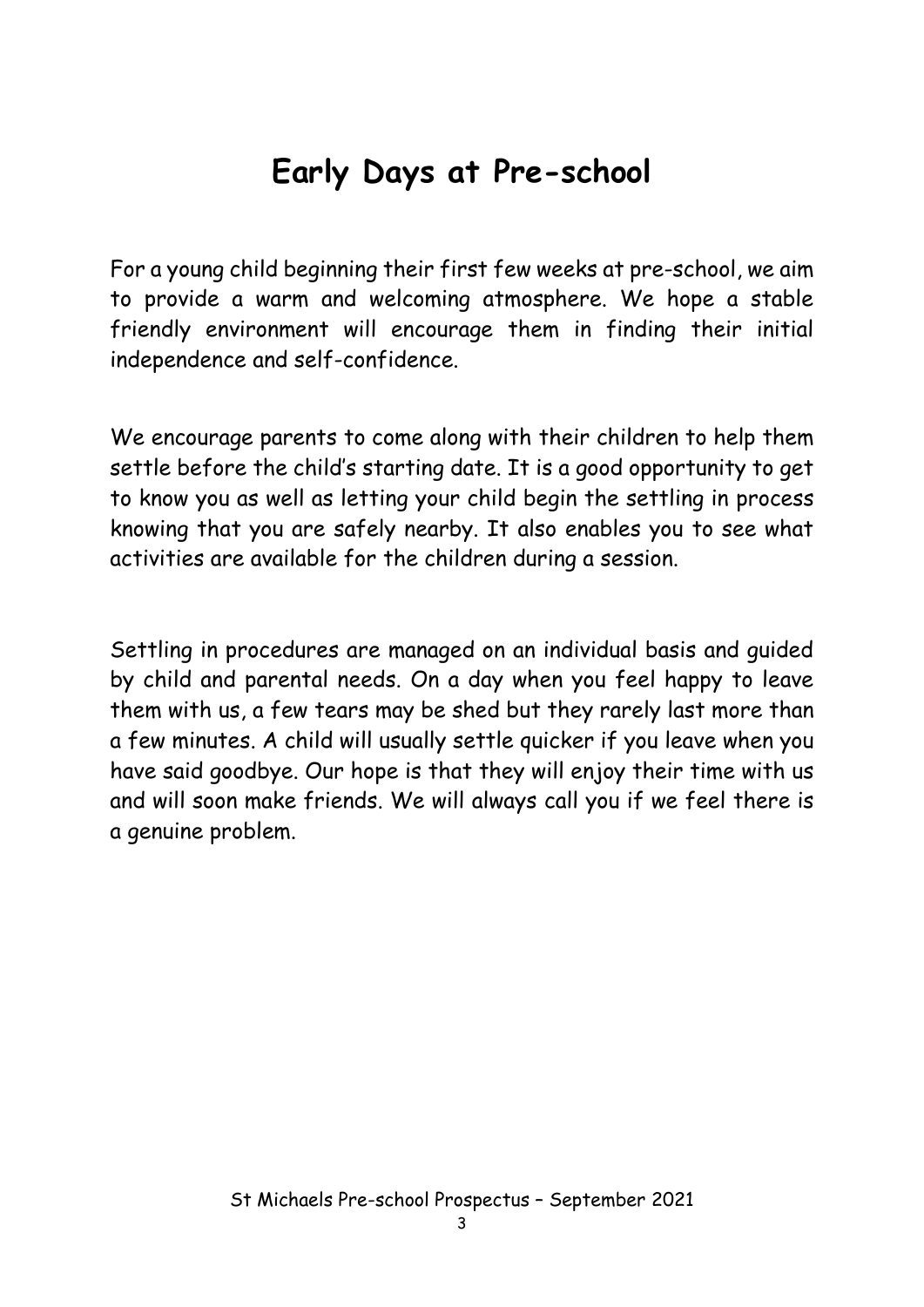# **Activities available to the children**

We offer a wide range of activities, both indoor and outdoor environments including;



Through all these activities they will experience taking turns with others, resolving differences, group conversation and learning to share and work together enabling the children to develop their social skills. Individual activities and small group work is planned with each child's individual interests taken into account. Situated on St Michaels Primary School site we have access to the wooded area, field and playground to support all areas of the curriculum.

During a child's final academic year with us we engage in frequent shared learning with the reception class. This valuable exercise benefits all children's transitions to any of the surrounding schools into which we feed.

We offer a rolling snack time for the children to decide when they would like to have a drink and something to eat. This is time to promote independence and an opportunity to manage personal care routines. We encourage a quiet time to look at books and to partake in general conversation, stories, songs and games. Later in the morning the children are involved in the communal activity of tiding up and for those children staying for lunch, a natural hiatus between morning and afternoon.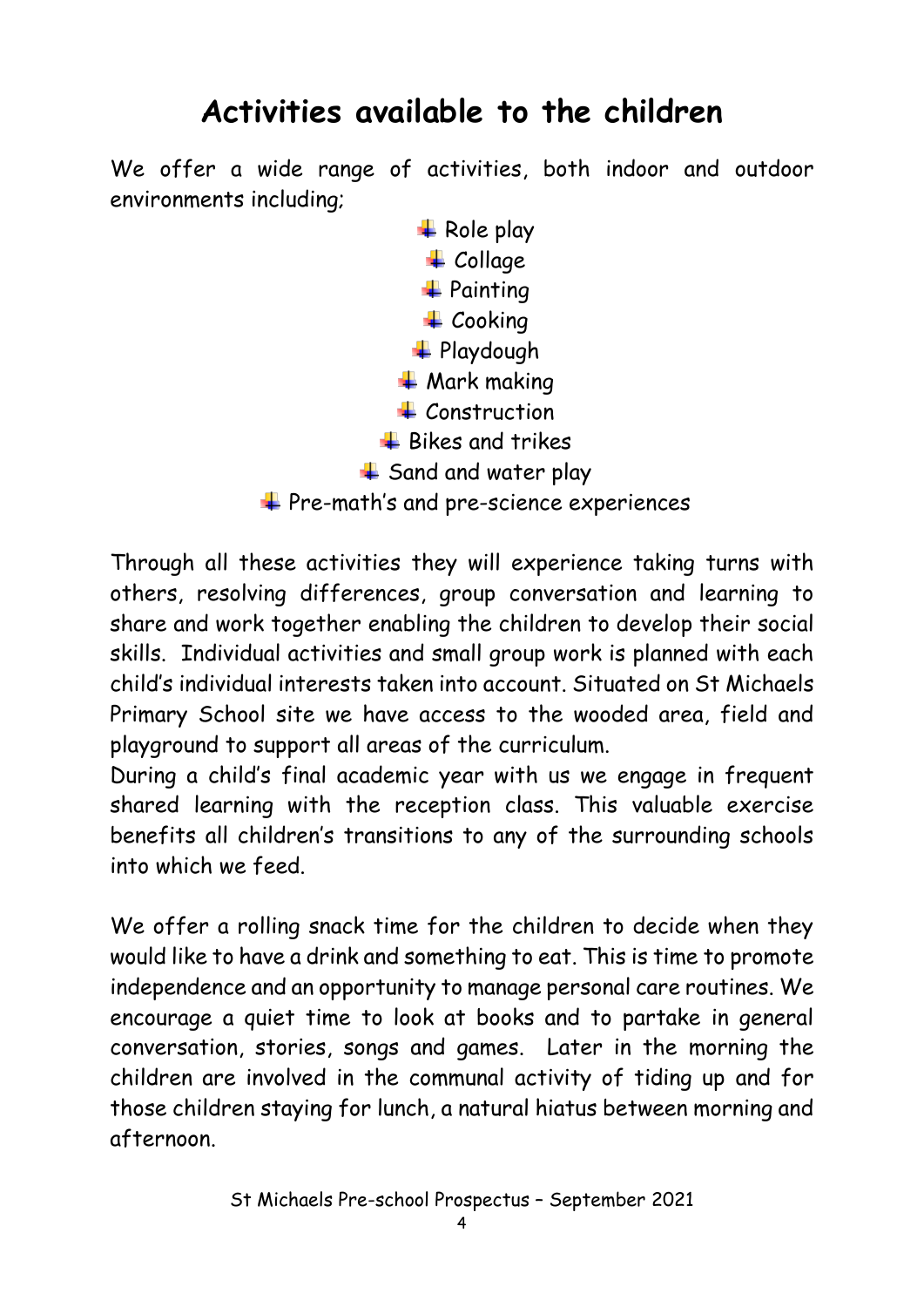When staying for lunch children bring in their own lunchbox and drink. We sit on small tables of five or six children and at least one member of staff at each table. This is a very sociable exercise to engage in conversation, often recapping what we have done during the morning, chatting about families, promoting healthy eating and acceptable table manners. Following on from lunch we have relaxation mats to allow a small rest period. We then discuss the afternoon session.

# **Curriculum**

Within St Michaels Pre-school all children are supported in developing their potential at their own pace, by means of developmentally appropriate play activities. With both adult led and child initiated activities we offer a curriculum based on the Early Years Foundation Stage (EYFS) themes and commitments

- **A Unique Child**
- **Positive Relationships**
- **Enabling Environment**
- **Learning and Development**

Included is the 'Characteristics of Effective Learning'

- **Playing and Exploring**
- **Active Learning**
- **Creative and Thinking Critically**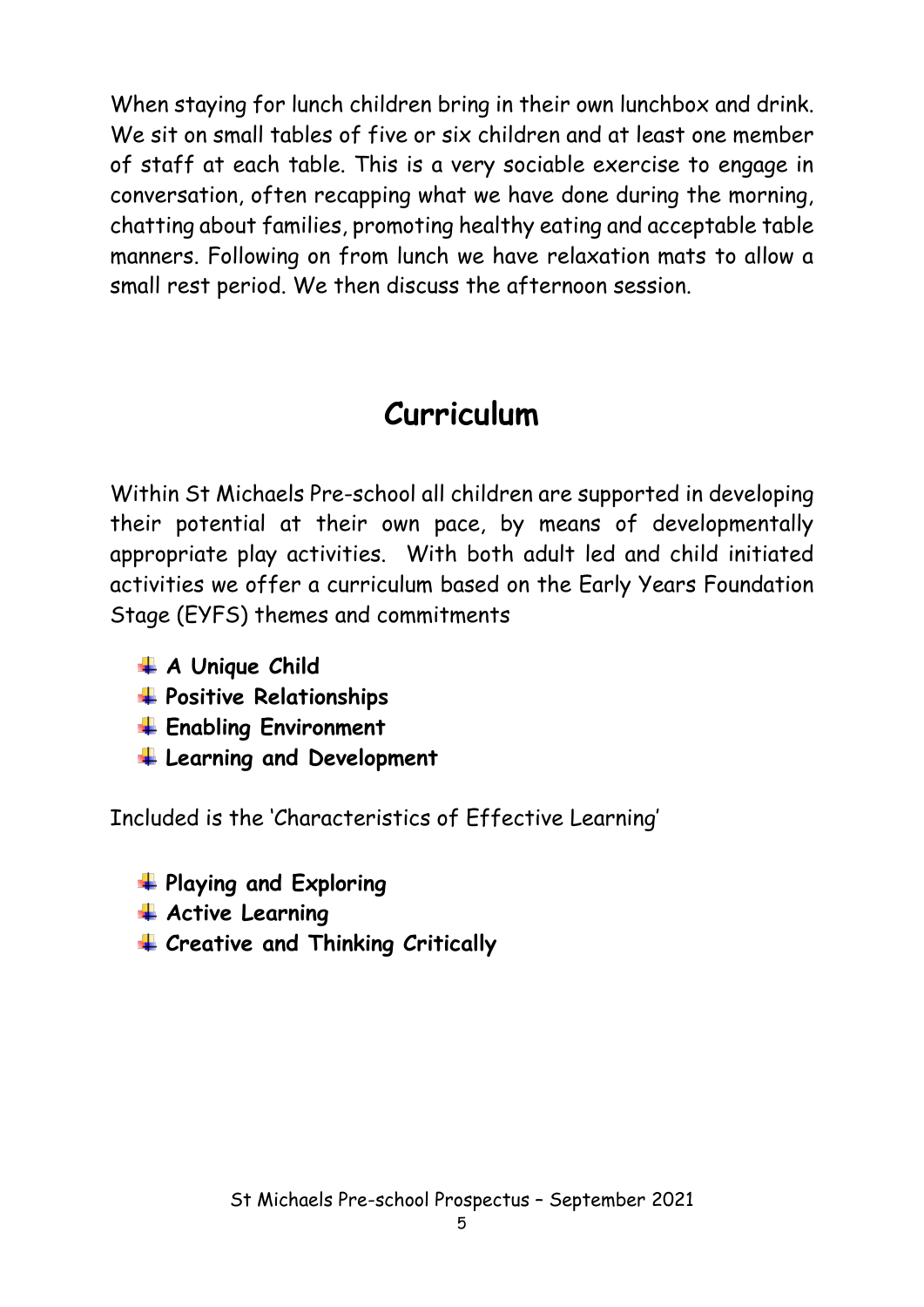We work within the EYFS Development Matters Guidance. It guides but does not replace, professional judgement. The Framework sets out three prime areas of learning that underpin everything in the early years and four specific areas to help children strengthen and apply the prime areas.

### **PRIME AREAS**

## **Communication and Language**

In both small and large groups, children are encouraged to extend their vocabulary and fluency by talking and listening and by hearing and responding to stories, songs and rhymes. Children are helped to understand that written symbols carry meaning and to be aware of the purpose of print. The book corner gives every child the opportunity and encouragement to become familiar with books, ability to handle them correctly and become aware of their uses both for reference and as a source of stories and pictures. We actively involve families by operating a library system so that children can choose a book with a parent or carer, borrowing it for one or more days to enjoy together at home. Added to this we take advantage of the 'mobile library' which visits Grange Road fortnightly. Taking a few children, using high visibility jackets and a walking rope, we are able to walk to the mobile. The children can, choose books and actively engage in the borrowing process.

# **Physical Development**

A range of equipment and opportunities allow children to grow on their confidence and enjoyment and in the use and development of their own bodily skills. Our outside environment has a large mound on top of which sits a playhouse with steps. A very high level of adult supervision enables children to safely create and meet physical challenges, developing increasing skill and control in moving, climbing and balancing. Children are supported in the development of the fine motor skills through a range of activities. These are skills required to use pens and pencils, scissors etc and to handle small objects with increasing control and precision.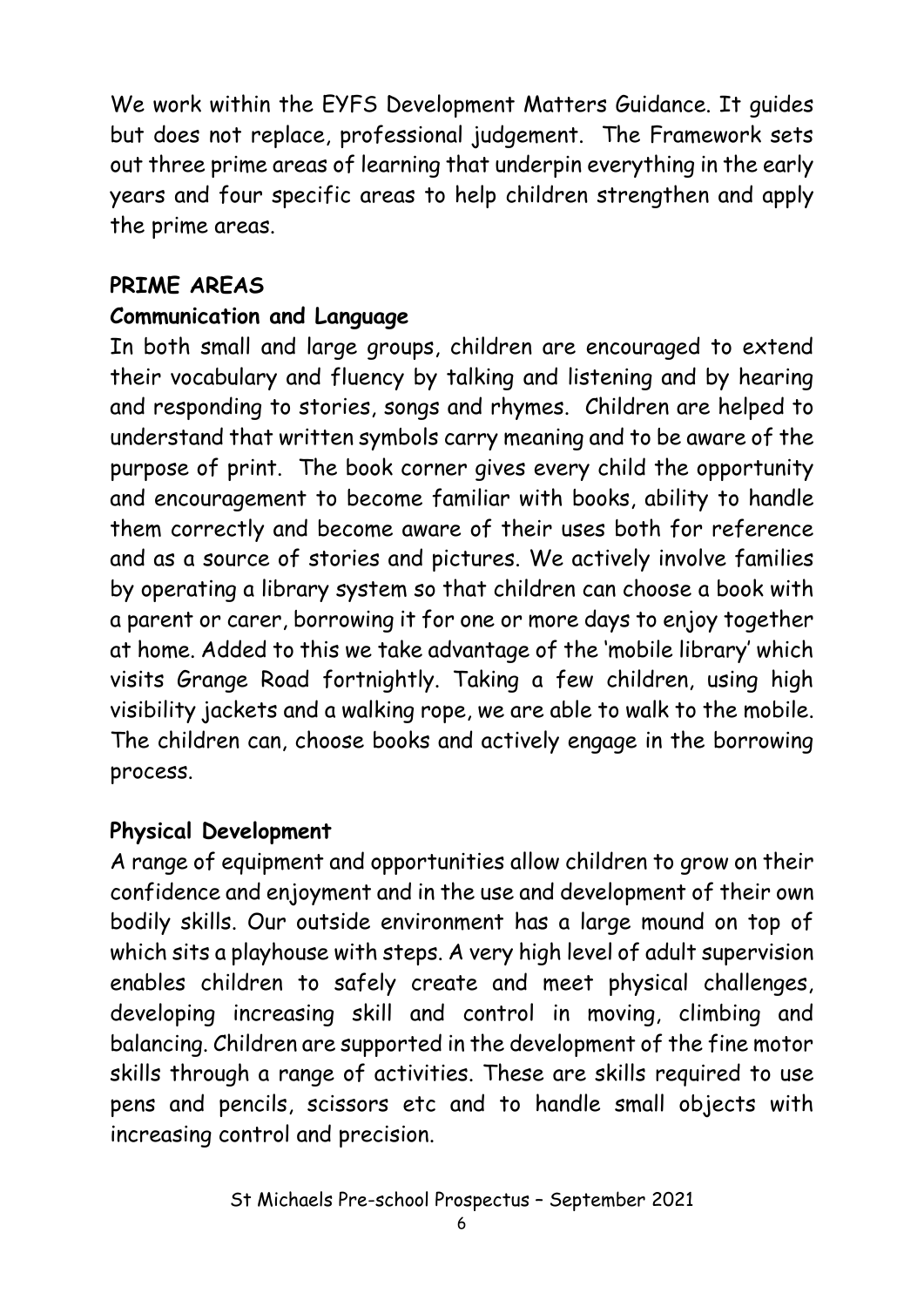# **Personal, Social and Emotional Development**

Within a nurturing environment children are individually supported in confidence, independence and self-respect. They are encouraged to work and concentrate independently and also to take part in the life of the group, sharing and cooperating with other children and adults. Through activities, conversation and practical experiences they learn acceptable ways to express their own feelings gaining a sense of wellbeing. All children are given the opportunity when appropriate to take responsibility for themselves and also for the group its members and its property.

## **SPECFIC AREAS**

### **Literacy**

Many activities are planned to explore 'mark making' resources. Inside and outside have opportunities for marker pen use, chalks, paints and crayons. Outside large paint brushes and buckets of water are popular for fence painting. Gross motor skills and coordination are the building blocks for any pre-writing experiences. Some of our activities encourage the children to use both hands, helping them to make a decision on their preference of hand.

### **Mathematics**

Through practical experiences, all children become familiar with sorting, matching, ordering, sequencing and counting activities, which form the basis for early maths. As they use their problem solving skills children are assisted to learn and use the appropriate vocabulary. Threaded throughout the environment, maths encourages the children to explore objects by shape, position, size, volume and number. Songs, games, puzzles, picture books and our very own height chart help children become aware of number sequence.

# **Understanding the World**

A safe and stimulating environment allows children to explore and experiment with a range of natural and manufactured materials. They learn to observe the features of objects and substances, recognising

St Michaels Pre-school Prospectus – September 2021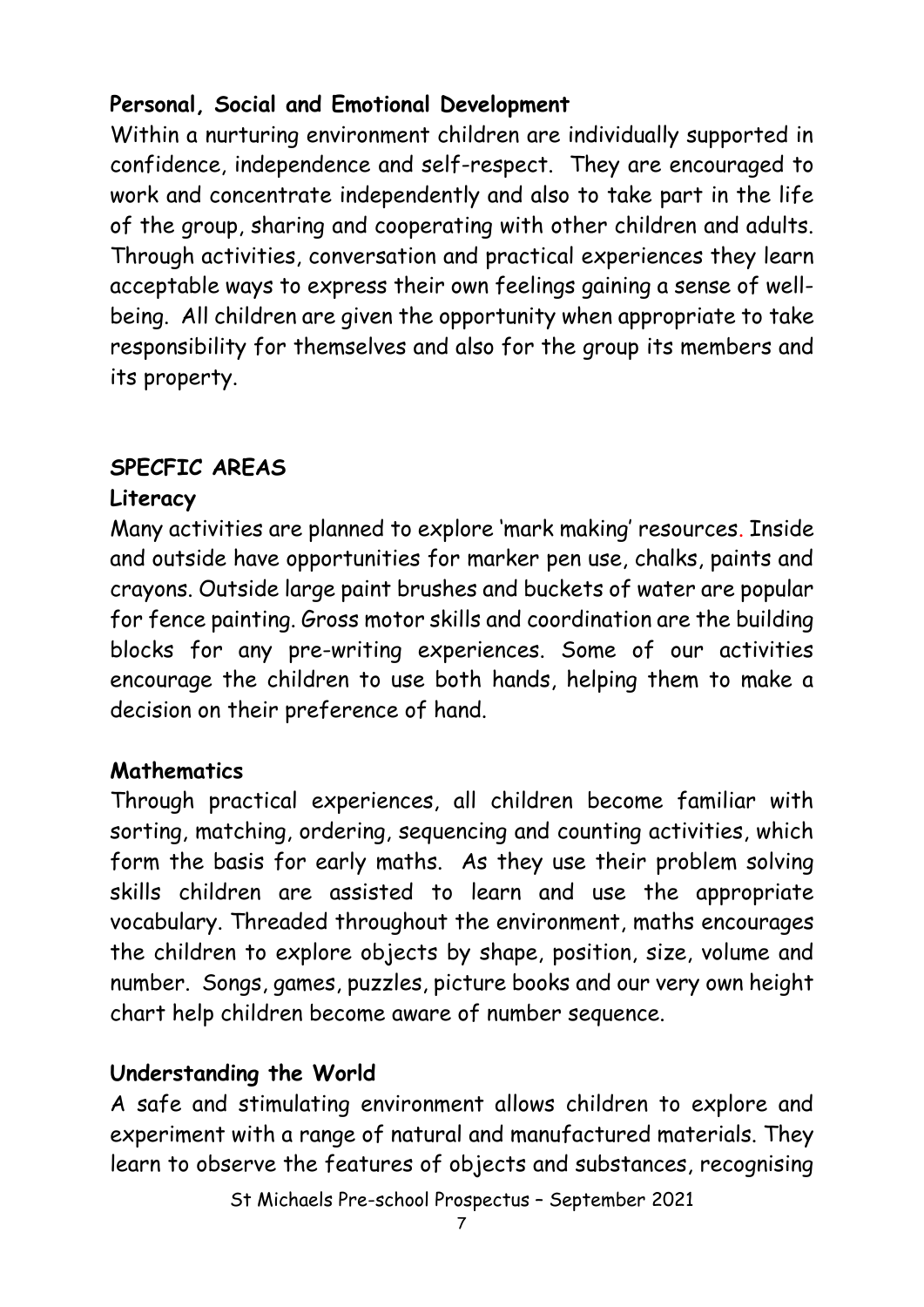differences, patterns and similarities and to share and record their findings. Children are assisted in exploring and understanding the environment both within the group, using indoors and outside and also in the wider community. Planned visits to the church, school and in our surrounding countryside support a growing knowledge of the community. Visitors to the pre-school include our PSCO who touches on 'road safety', 'safe people', how to act around dogs, and relevant language to help with internet safety. The fire engine and crew from our local depot bring their fire engine and encourage the children to explore the engine and use hoses, taking an opportunity to talk about fire safety.A range of safe and well maintained equipment enables children to extend their technological understanding using simple tools and techniques as appropriate to achieve their intentions and to solve problems. ICT equipment allows the children to build on existing know how. The computer and ipads (not connected to the internet), offer simple programmes can be used independently or with adult support.

#### **Expressive Art and Design**

Children are encouraged to use a wide range of resources in order to express their own ideas and feelings and to construct their individual response to experience in two or three dimensions. Art equipment including paint, glue, crayons, charcoal, chalk and pencils as well as natural and discarded resources provides for open ended exploration of colour, shape and texture also for the development of skills in painting, drawing and collage. Children join in with and respond to music and stories and there are many opportunities for imaginative role-play, both individually and as part of a group.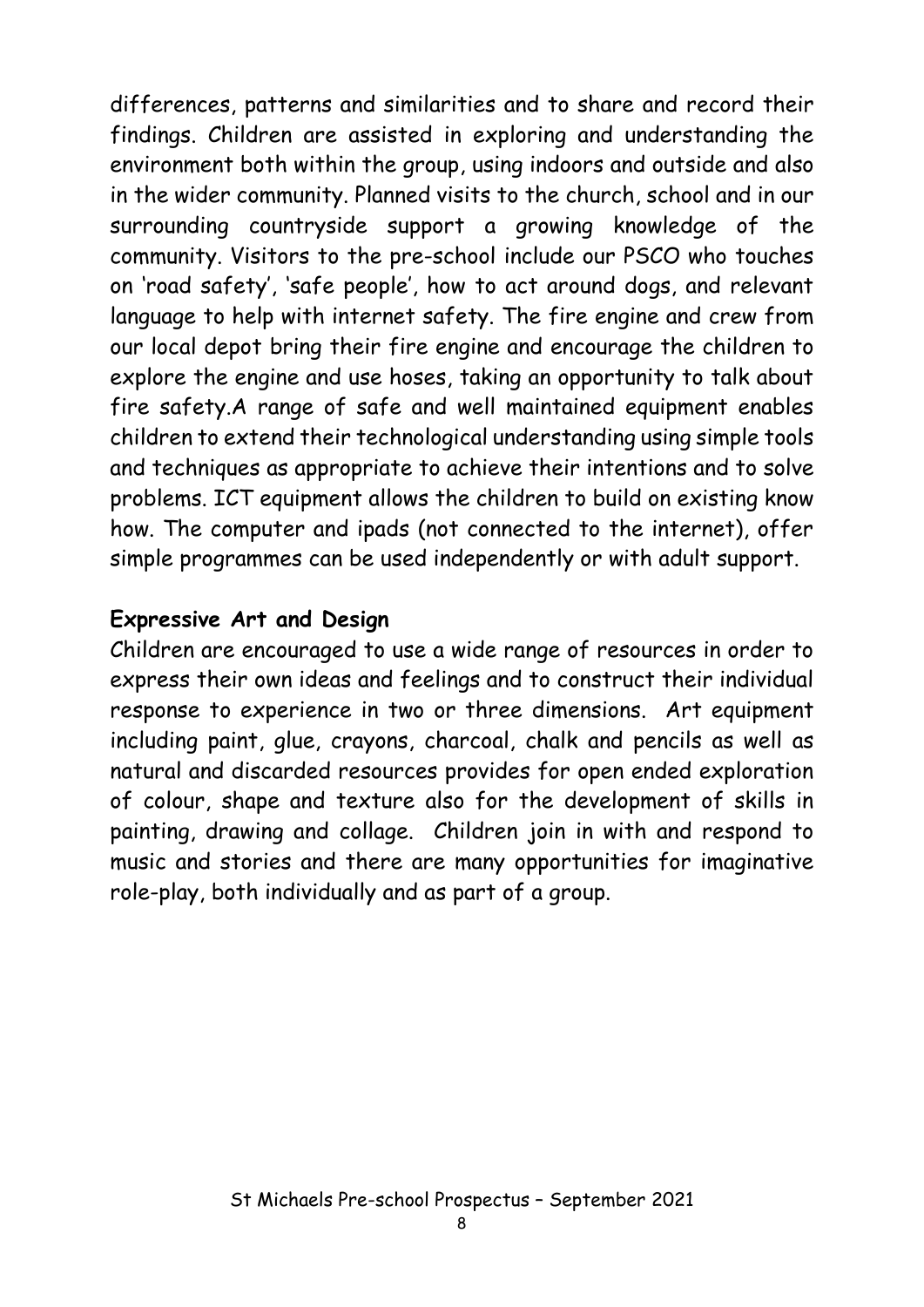# **Adult Resources**

### **Staff**

The main body of staff have enjoyed working as a team for many years. We have at least four or five members of staff working each day. Eight staff in total, allowing staff cover for training, illness etc. All staff have a Disclosure and Barring Service Check (DBS), first aid certificate and further staff training is encouraged. All the staff have attained level 2 or 3 of an Early Years, Pre-school Diploma or Children's Workforce qualification. One member has achieved a Foundation Degree in Early Years (level 5). We do have an Early Years Teacher (level 6) who has achieved a BA (Hons) Degree in Early Years. Please see the staff profile on our website. All staff on induction are given a copy of the group policies, these are re visited frequently at staff meetings to ensure all staff become involved in changes due to legislation and the group's reflective practice.

#### **Training**

Training is planned for individual staff needs. All staff are supportive in covering hours and sessions to enable each other to access courses and workshops. At times we have been able to access training as a group. Network meetings are held frequently in our area so that we can chat, liaise and train with other professionals. Membership of an Early Years Collaboration ensures this.

During the 2020 pandemic of COVID-19 we became familiar with 'Zoom' staff meetings and managed a continuous training programme, accessing a vast amount of e-learning.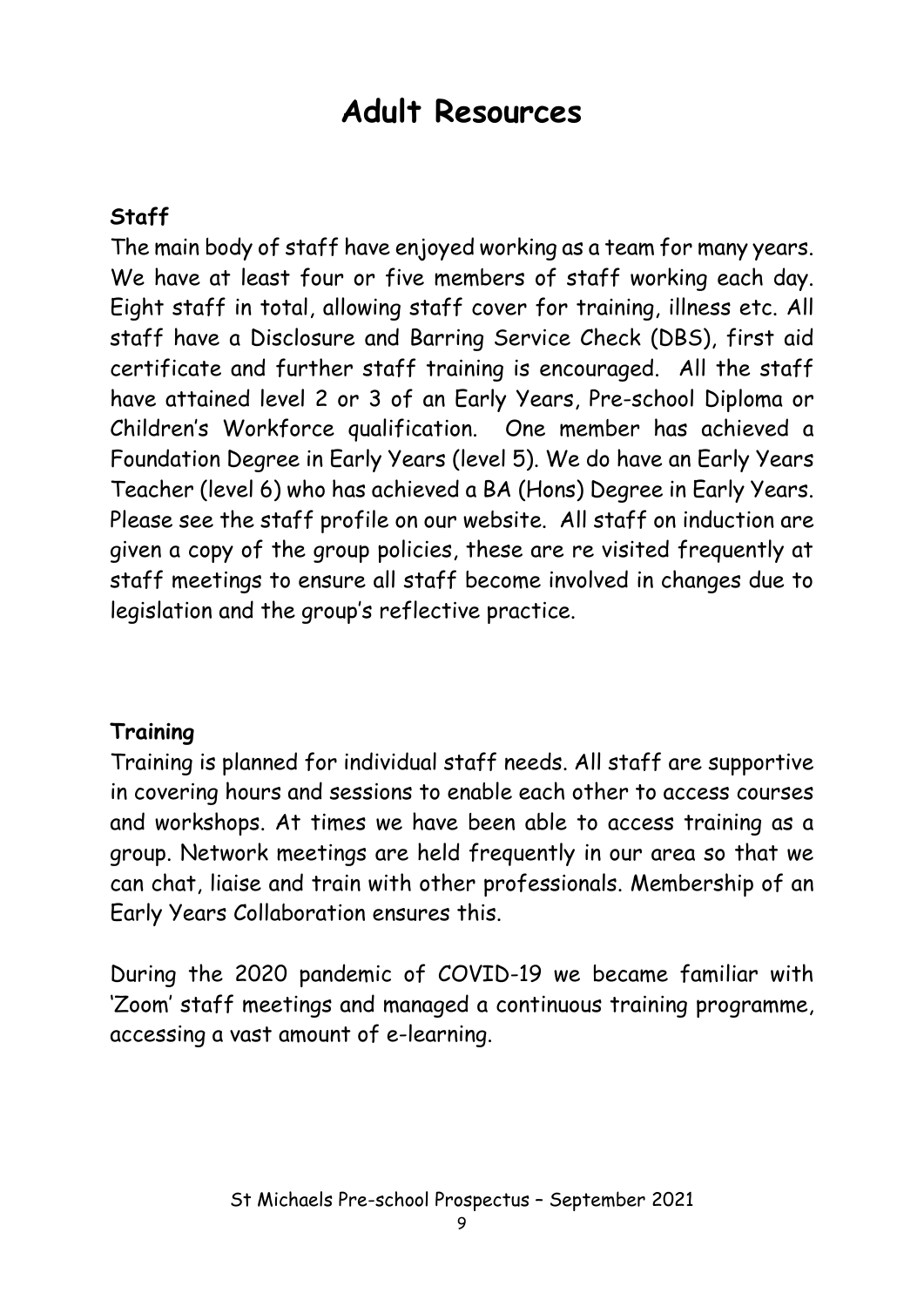# **The Role of Parents**

We recognise that parents are the first most important educators of their young children. Our pre-school aims to support parents in every way that we can. There are social opportunities during our year with a Summer Outing, Christmas show and a Christmas Party. These occasions are a great way to get to know each other better and we always have a good time. It is paramount that we work in partnership with parents/carers and outside agencies to ensure a child has the confidence to develop their full potential. We value the parent/carer input in their child's 'Early Years Journal'. Using 'Tapestry', (an online assessment tool) we are able to engage with and involve you and your family. The observations by key people are uploaded continually and opportunities for you to see and respond to are immediate. You also have the facility to add photos, videos and information/activities of your own.

As your child joins us we have put together an introduction 'Parent Pack' with information on child development. We have also developed some USB sticks containing more information and links, these can be borrowed on request.

### **Smooth Transitions**

Creating a Smooth Transition to the next setting is paramount to sustaining and developing your child's self confidence. Arriving at the playground on the first day of school even makes parents and carers nervous so using the links we have with our local primary schools we can help the children to become familiar with a new environment and the adults who will eventually be working with them.

All the schools into which we feed arrange induction days and story times. Reception teachers and supporting staff visit the children in their pre-school setting, playing and chatting to them in familiar surroundings, gleaning information which they then find invaluable when meeting the children again in the classroom.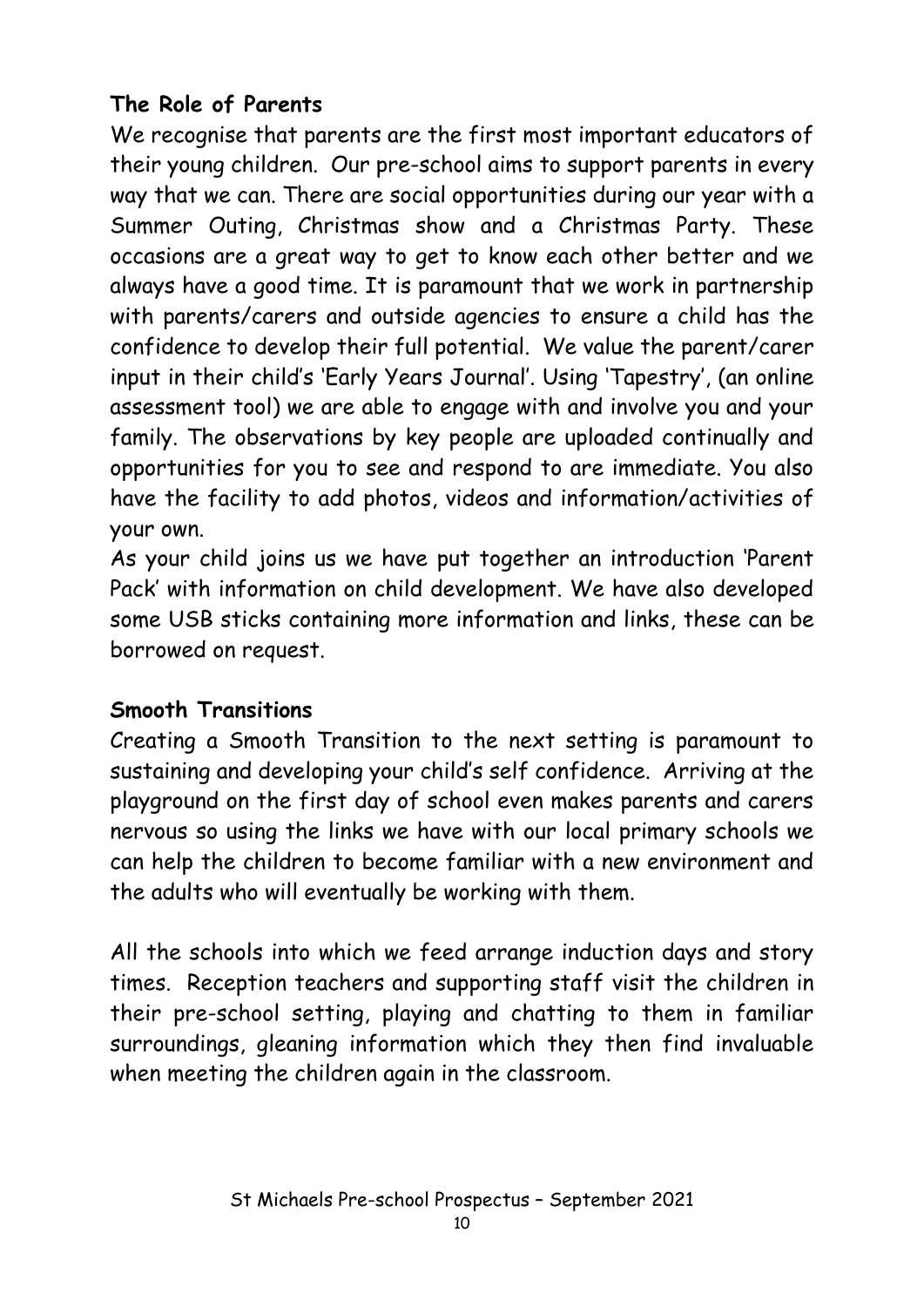# **The Role of the Registering Authority**

Regular visits are carried out by the registering body, Ofsted, to inspect the 'care' and the 'curriculum'. Ofsted reports usually include 'actions' for the setting to address. St Michaels Pre-school puts together a Setting Improvement Plan (SIP) which is then evidenced each time we update our Self Evaluation Form (SEF). Ofsted access this online prior to future inspections.

Ofsted would be involved if there were concerns of a child being at risk or where there is a possible breach of registration requirements. An investigation would follow any concerns raised.

We believe that most complaints are made constructively and can be sorted out in the early stage. We also believe that it is in the best interest of the pre-school and parents that complaints should be taken seriously and dealt with fairly and in a way which respects confidentiality.

Ofsted complaints line is 0300 123 4666

Ofsted reports for this setting can be found at [www.ofsted.gov.uk/reports/](http://www.ofsted.gov.uk/reports/)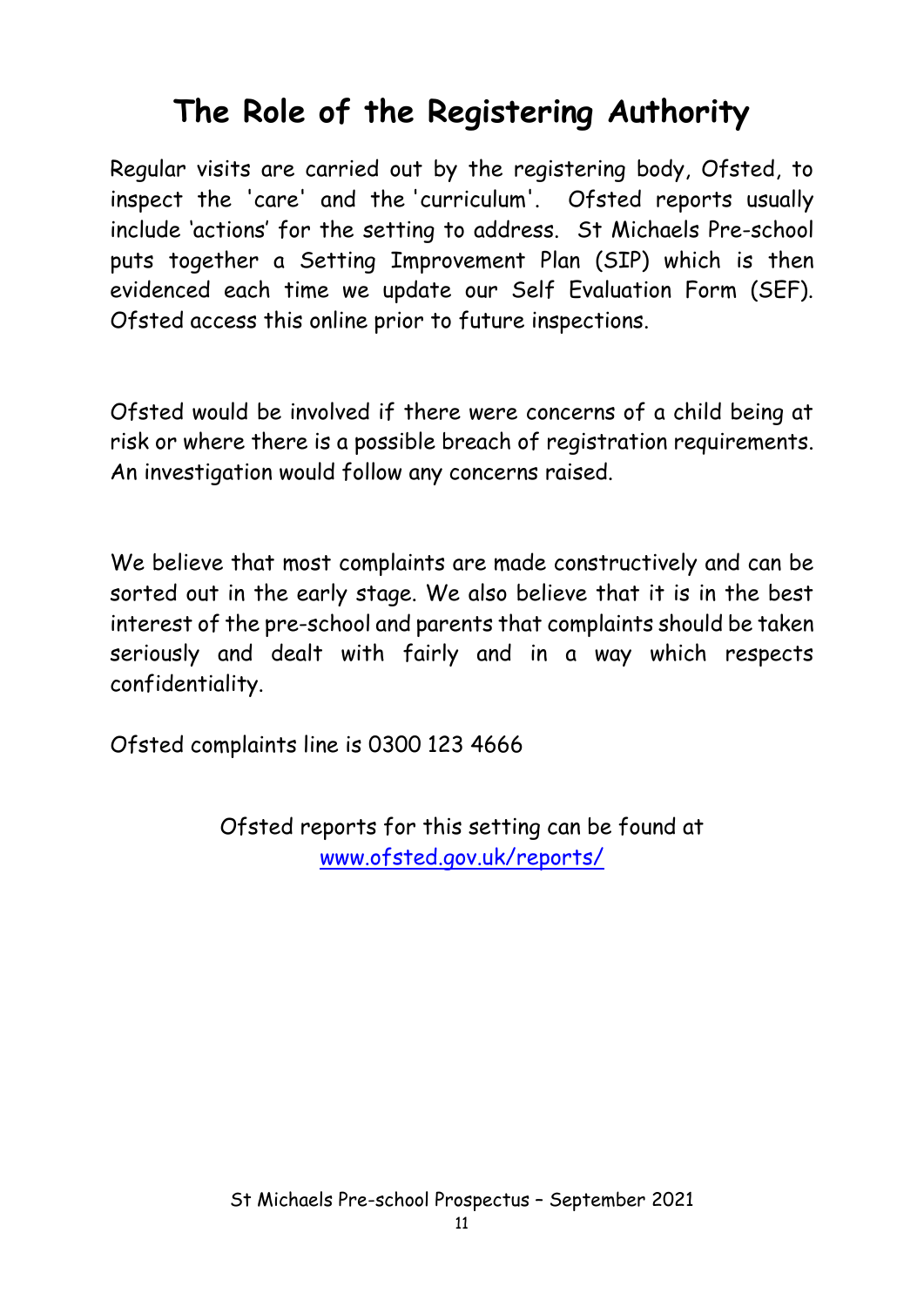# **How You Can Help Us**

### **Timing**

Our sessions begin at 9am each morning and we ask you not to leave your child before that time. The sessions finish at 12pm, 1pm and 3pm on some days.

If you need to speak to a member of staff, then please feel free to do so either before or after pre-school session. Or if you prefer, telephone/email either the Manager or Duty Manager.

## **Fees**

Our fees structure can be found on the enrolment form.

The 'free entitlement' is accessible the term following a child's third birthday. We are registered under the Free for Two scheme for families who qualify. The Early Years Pupil Premium (EYPP) is available to 3 and 4 year olds using a similar criteria.

We do ask for prompt payment but please talk to us if there are any difficulties.

If you wish to withdraw your child from pre-school, payment is still required in full for that half term. Payment is also required for a child's absence due to sickness or holidays. However fees for children who are hospitalised will be waived. Action to reclaim non-payment of fees will be pursued when necessary.

# **Health**

It is important for parents to advise the staff of any health problems and all information will be held in confidence. These include any infection illnesses, which may affect other children and staff. Please allow full recovery before returning them to pre-school.

In the event of diarrhoea and/or sickness please allow **48 clear hours**  before your child returns to pre-school as advised by the local health authority and with a thoughtful approach towards the other children and staff.